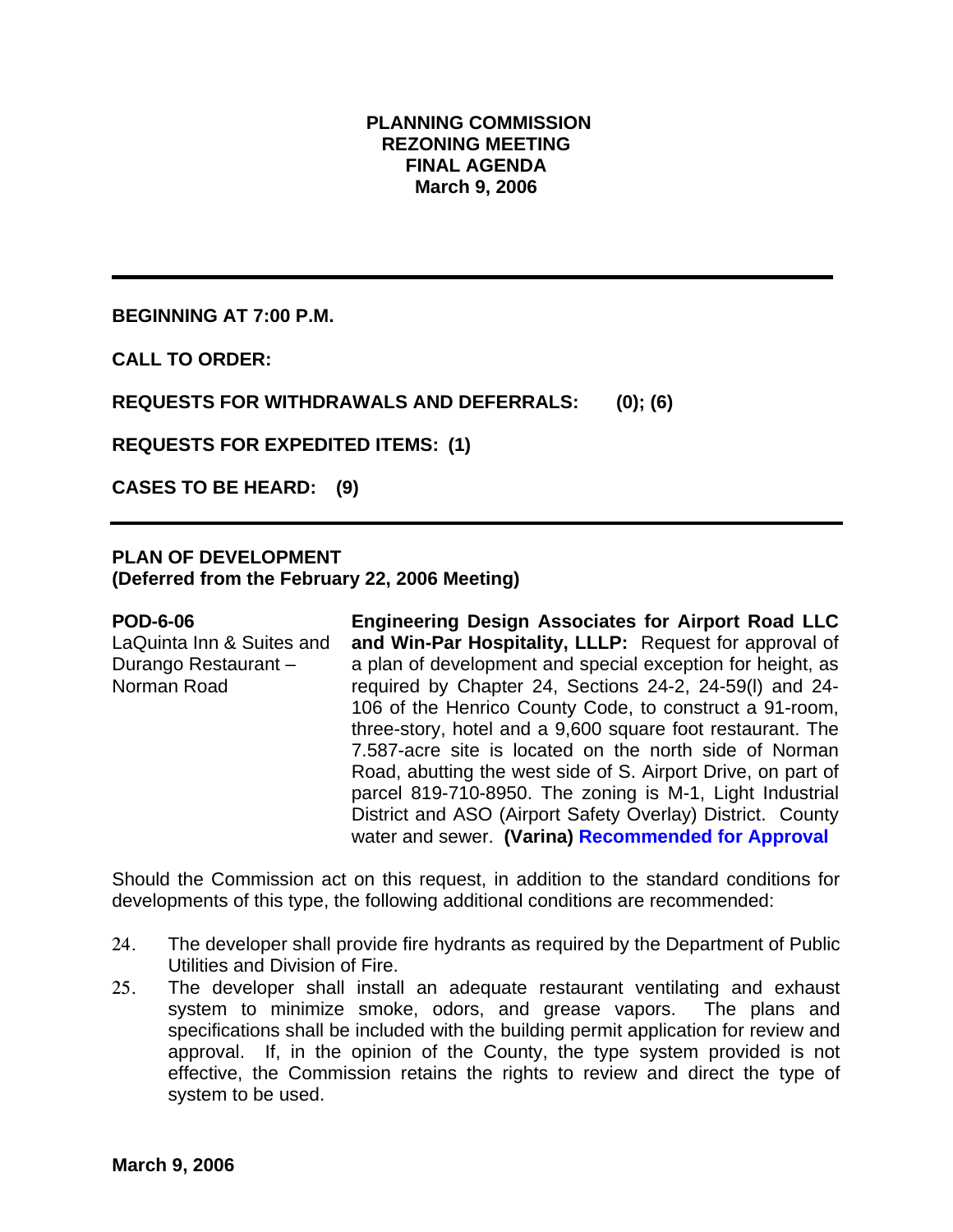- 26. Any necessary off-site drainage and/or water and sewer easements must be obtained in a form acceptable to the County Attorney prior to final approval of the construction plans.
- 27. Deviations from County standards for pavement, curb or curb and gutter design shall be approved by the County Engineer prior to final approval of the construction plans by the Department of Public Works.
- 28. Insurance Services Office (ISO) calculations must be included with the plans and contracts and must be approved by the Department of Public Utilities prior to the issuance of a building permit.
- 29. Approval of the construction plans by the Department of Public Works does not establish the curb and gutter elevations along the Henrico County maintained right-of-way. The elevations will be set by Henrico County.
- 30. The location of all existing and proposed utility and mechanical equipment (including HVAC units, electric meters, junction and accessory boxes, transformers, and generators) shall be identified on the landscape plans. All equipment shall be screened by such measures as determined appropriate by the Director of Planning or the Planning Commission at the time of plan approval**.**
- 31. Federal Aviation Administration (FAA), Form 7460-1 shall be submitted to the FAA and proof of such approval shall be provided to the Planning Department prior to approval of the building permit application.

# **(Staff Report by Ted McGarry)**

**(Applicant's Representative: Courtney Fisher)** 

## **VARINA:**

# *Deferred from the September 15, 2005 Meeting.*

**C-31C-05 Courtney Fisher for Richmond Land Company:** Request to conditionally rezone from O-2C Office District (Conditional) to R-3C One Family Residence District (Conditional), Parcel 818-716-1579, containing 0.762 acre, located at the southwest intersection of Audubon Drive and Oakleys Lane. The applicant proposes a single-family residential development. The R-3 District allows a minimum lot size of 11,000 square feet with a maximum gross density of 3.96 units per acre. The use will be controlled by zoning ordinance regulations and proffered conditions. The Land Use Plan recommends Office and Environmental Protection Area. The site is in the Airport Safety Overlay District. **Staff – Rosemary Deemer** *(Deferral requested to September 14, 2006)* **Deferred to September 14, 2006**

# *Deferred from the January 12, 2006 Meeting.*

**C-62C-05 Russell Jones for Mary Street Associates:** Request to conditionally rezone from R-4 One Family Residence District, C-1 Conservation District and M-1C Light Industrial District (Conditional) to R-5AC General Residence District (Conditional), Parcels 832-719-2212 and 832-718-1235, containing approximately 23.64 acres, located on the east line of Broad Water Creek and the south line of Meadow Road. The applicant proposes an age-restricted single family residential subdivision. The R-5A District allows a minimum lot size of 5,625 square feet and a density of 6 units per acre. The use will be controlled by zoning ordinance regulations and proffered conditions.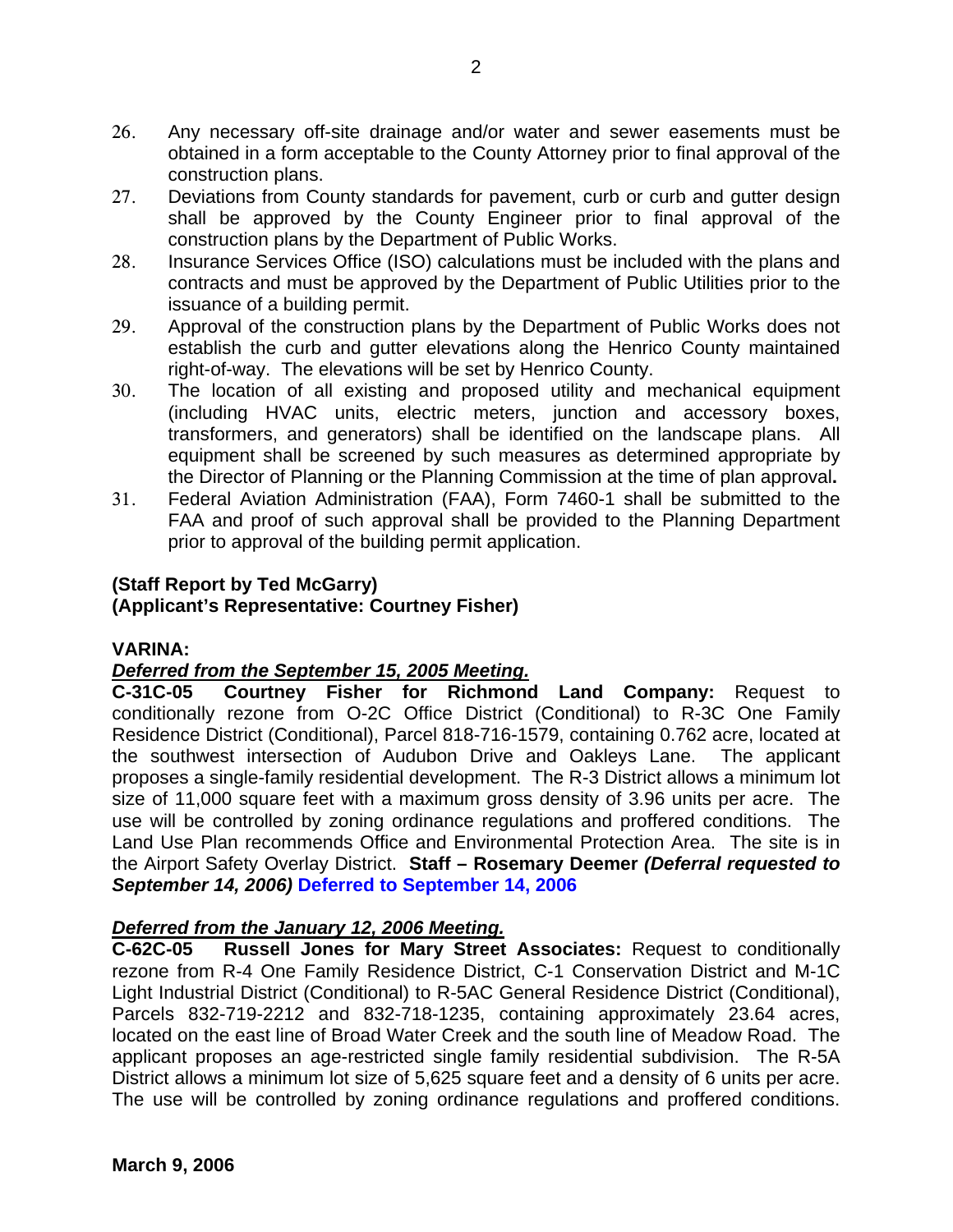The Land Use Plan recommends Planned Industry and Environmental Protection Area. The site is in the Airport Safety Overlay District. **Staff – Nathalie Neaves Recommended for Approval**

### **BROOKLAND:**

**C-14C-06 James W. Theobald for Beazer Homes:** Request to conditionally rezone from A-1 Agricultural District to R-3C One Family Residence District (Conditional), Parcel 759-765-0133, containing 14.48 acres, located at the southwest intersection of Nuckols and Francistown Roads. The applicant proposes a single-family detached residential subdivision with no more than thirty-six (36) homes developed on the property. The R-3 District allows a minimum lot size of 11,000 square feet and a maximum gross density of 3.96 units per acre. The proposed use will be controlled by Zoning Ordinance regulations and proffered conditions. The Land Use Plan recommends Suburban Residential 1, 1.0 to 2.4 units net density per acre. **Staff – Nathalie Neaves Recommended for Approval** 

**C-15C-06 James W. Theobald for Orleans Homebuilders, Inc.:** Request to amend proffered conditions accepted with rezoning case C-19C-05, on Parcels 761-767-6317, 761-767-2889 and 762-767-8633, containing 78.814 acres, located on the west line of Staples Mill Road (U. S. Route 33) at Meadow Pond Lane. The applicant proposes to amend Proffers 1, 2, 15 and 17 related to the concept plan, access, roads, curb and gutter, and fences/walls, delete Proffer 24 related to the entrance feature and amend proffer 27 related to setback and building orientation to Staples Mill Road. The existing zoning is R-2C One Family Residence District (Conditional). The proposed use will continue to be controlled by Zoning Ordinance regulations and the revised proffered conditions. The Land Use Plan recommends Suburban Residential 1, 1.0 to 2.4 units net density per acre. **Staff – Lee Tyson (Expedited agenda requested) Recommended for Approval** 

## **FAIRFIELD:**

None.

## **THREE CHOPT:**

#### *Deferred from the December 8, 2005 Meeting.*

**C-75C-05 John J. Hanky III, for Barrington Development, Inc:** Request to conditionally rezone from R-3C One Family Residence District (Conditional) to O-2C Office District (Conditional), Parcel 740-758-4797, containing 2.215 acres, located on the east line of the proposed John Rolfe Parkway right-of-way approximately 310 feet south of Three Chopt Road. The applicant proposes an office development. The use will be controlled by zoning ordinance regulations and proffered conditions. The Land Use Plan recommends Suburban Residential 2, 2.4 to 3.4 units net density per acre, and Environmental Protection Area. The site is in the West Broad Street Overlay District.

#### **Staff – Nathalie Neaves** *(Deferral requested to May 11, 2006)* **Deferred to May 11, 2006**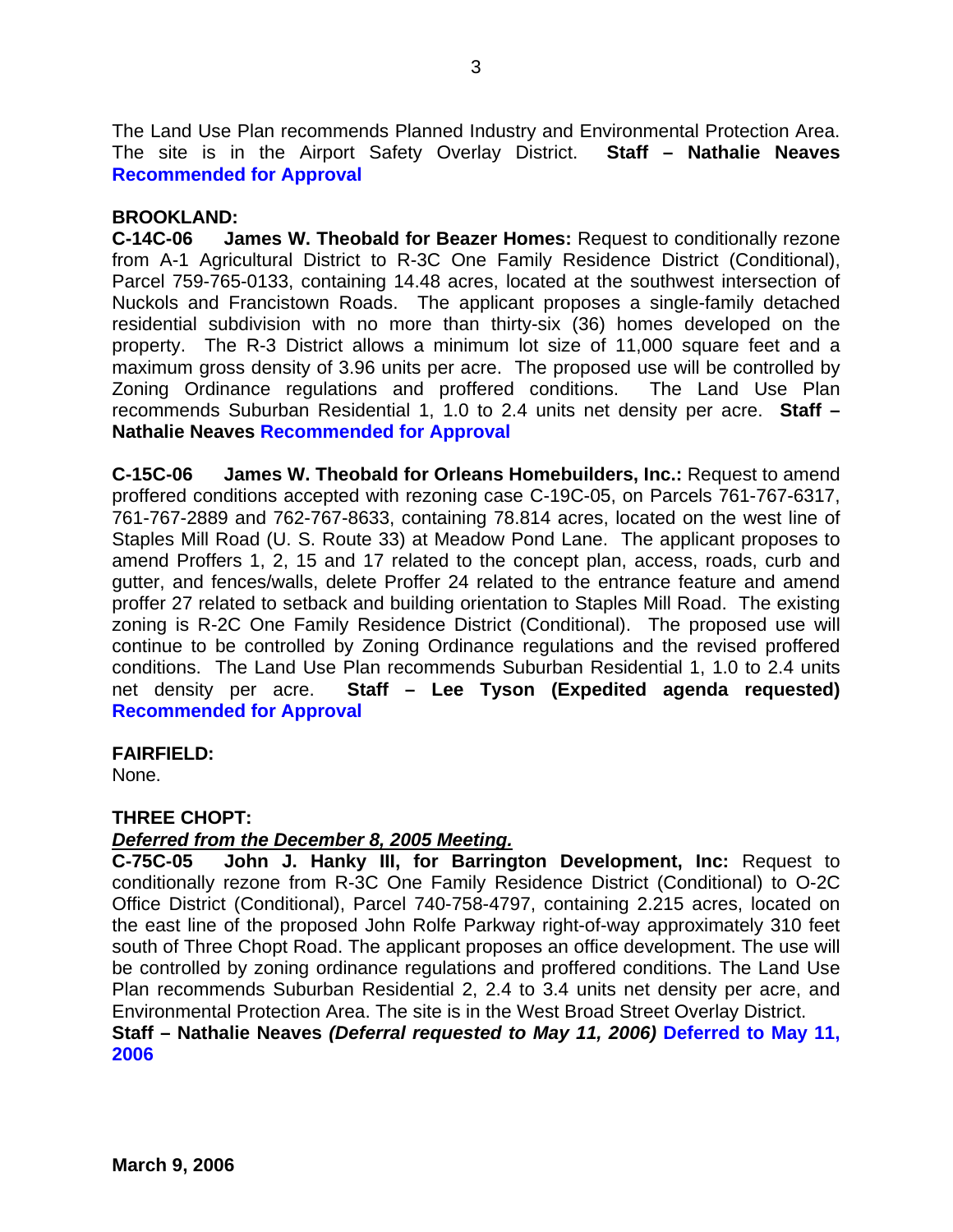## *Deferred from the February 9, 2006 Meeting.*

**C-6C-06 James W. Theobald, Esq. for Bon Secours-St. Mary's Hospital of Richmond, Inc.:** Request to conditionally rezone from O-3 Office District and R-3 One Family Residence District to O-3C Office District (Conditional), Parcels 768-738-2447, - 1142, -0646 and part of Parcel 768-738-1260, containing approximately 1.762 acres, located at the southwest intersection of Monument and Maple Avenues. The applicant proposes additional surface parking for St. Mary's Hospital. The use will be controlled by proffered conditions and zoning ordinance regulations. The Land Use Plan recommends Suburban Residential 2, 2.4 - 3.4 units net density per acre, and Semi-Public uses. **Staff – Tom Coleman Recommended for Approval**

## *Deferred from the February 9, 2006 Meeting.*

**C-11C-06 R & R Development, LC.:** Request to rezone from [R-5C] General Residence District (Conditional) to B-2C Business District (Conditional), Parcels 739- 761-2693 and 739-762-0100, containing 2.441 acres, located on the south line of West Broad Street (U. S. Route 250) approximately 195 feet east of Spring Oak Drive. The applicant proposes a retail development. The use will be controlled by zoning ordinance regulations and proffered conditions. The Land Use Plan recommends Mixed Use. The site is in the West Broad Street Overlay District. **Staff – Tom Coleman** *(Deferral requested to April 13, 2006)* **Deferred to April 13, 2006**

## *Deferred from the January 12, 2006 Meeting.*

**C-76C-05 Robert Atack for George M. Urban:** Request to conditionally rezone from A-1, Agricultural District to R-5C, General Residence District (Conditional), Parcels 747-770-3395 and 746-770-9777, containing 11.18 acres, located on the west line of Nuckols Road approximately 350 feet north of New Wade Lane and between the south line of Hickory Park Drive and the north line of New Wade Lane. The applicant proposes a residential development of no more than 150 condominium units for sale. The R-5 District allows a density of 14.52 units per acre. The use will be controlled by zoning ordinance regulations and proffered conditions. The Land Use Plan recommends Rural Residential, Suburban Residential 2, (2.4 to 3.4 units net density per acre), and Environmental Protection Area. **Staff – Lee Tyson** *(Deferral requested to November 9, 2006)* **Deferred to November 9, 2006** 

**C-16C-06 G. Edmond Massie IV for Fidelity Properties, Ltd.:** Request to conditionally rezone from A-1 Agricultural District to R-3C One Family Residence District (Conditional), Parcels 743-763-3527; 743-763-8604; 743-762-7481; and part of 743-763-9020, containing 9.11 acres, located between the east line of Interstate 295 entrance ramp and the west line of Belfast Road. The applicant proposes a singlefamily residential subdivision. The R-3 District allows a minimum lot size of 11,000 square feet and a maximum gross density of 3.96 units per acre. The proposed use will be controlled by Zoning Ordinance regulations and proffered conditions. The Land Use Plan recommends Suburban Residential 1, 1.0 to 2.4 units net density per acre. **Staff – Tom Coleman Recommended for Approval**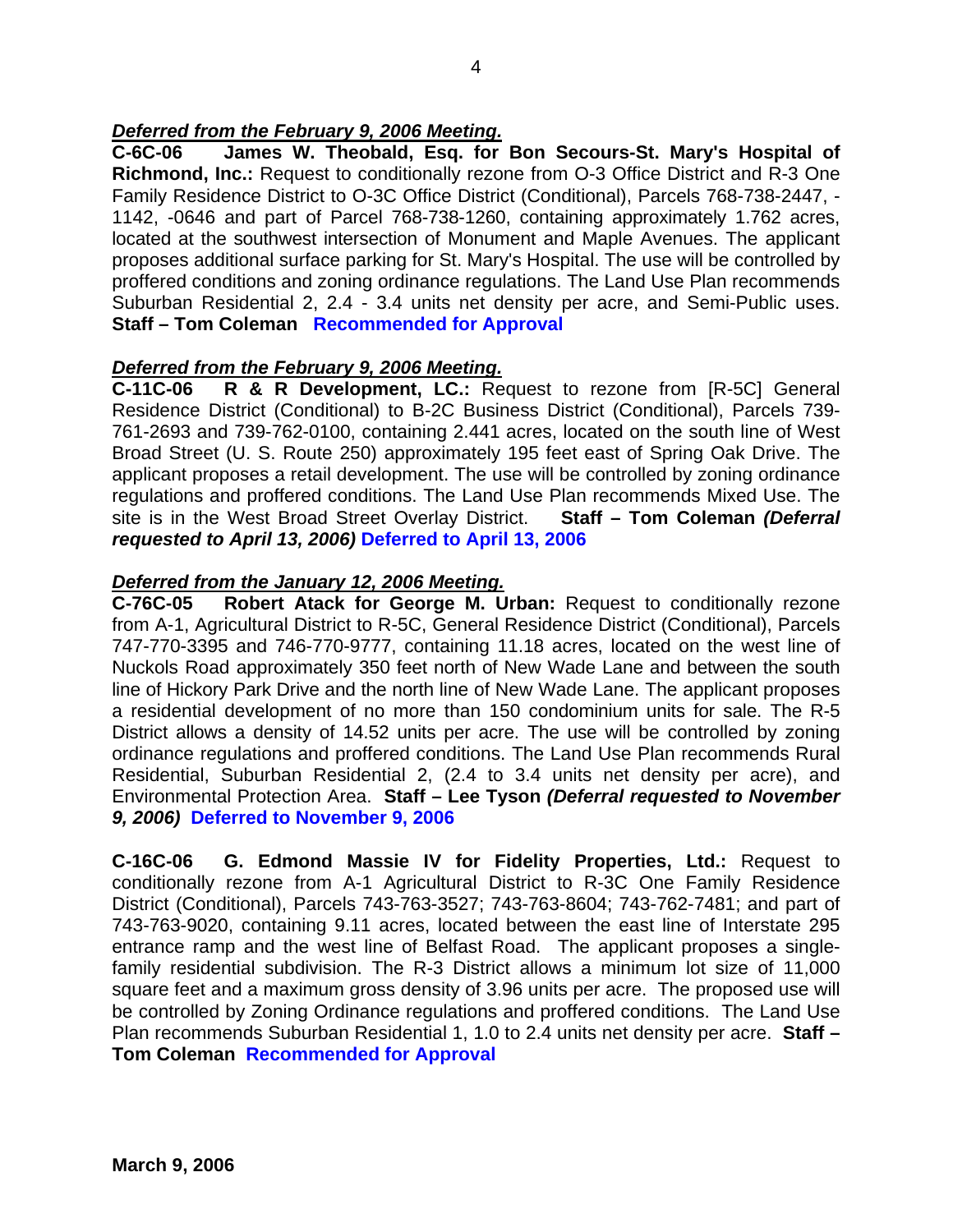**C-17C-06 G. Edmond Massie IV for Fidelity Properties, Ltd.:** Request to conditionally rezone from A-1 Agricultural District to R-3C One Family Residence District (Conditional), Parcels 744-762-4780 and 744-762-5294, containing 4.132 acres, located on the east line of Belfast Road approximately 160 feet north of its intersection with Edinburgh Road. The applicant proposes a residential development with no more than four (4) dwelling units per acre. The R-3 District allows a minimum lot size of 11,000 square feet and a maximum gross density of 3.96 units per acre. The proposed use will be controlled by Zoning Ordinance regulations and proffered conditions. The Land Use Plan recommends Suburban Residential 1, 1.0 to 2.4 units net density per acre. **Staff – Tom Coleman Recommended for Approval**

**C-18C-06 G. Edmond Massie IV for Fidelity Properties, Ltd.:** Request to conditionally rezone from A-1 Agricultural District to R-3C One Family Residence District (Conditional), Parcels 744-763-6420, 744-763-7134 and 744-763-7748, containing 6.193 acres, located on the east line of Belfast Road approximately 600 feet north of Edinburgh Road. The applicant proposes a residential development with no more than 4 dwelling units per acre. The R-3 District allows a minimum lot size of 11,000 square feet and a maximum gross density of 3.96 units per acre. The proposed use will be controlled by Zoning Ordinance regulations and proffered conditions. The Land Use Plan recommends Suburban Residential 1, 1.0 to 2.4 units net density per acre. **Staff – Tom Coleman Recommended for Approval**

**C-19C-06 G. Edmond Massie IV for Fidelity Properties, Ltd.:** Request to conditionally rezone from A-1 Agricultural District to RTHC Residential Townhouse District (Conditional), Parcels 746-763-2482, 746-763-2896, 746-763-1769, 746-764- 3818, and 746-763-7257 containing 12.54 acres, located between the east line of Glasgow Road and the west line of Sadler Road, approximately 600 feet north of Ireland Lane. The applicant proposes a residential townhouse development with no more than 6 dwelling units per acre. The RTH Residential Townhouse District allows a maximum gross density of 9 units per acre. The proposed use will be controlled by Zoning Ordinance regulations and proffered conditions. The Land Use Plan recommends Suburban Residential 1, 1.0 to 2.4 units net density per acre. **Staff – Tom Coleman**  *(Deferral requested to April 13, 2006)* **Deferred to April 13, 2006** 

## *Deferred from the June 9, 2005 Meeting.*

**C-8C-05 G. Edmond Massie IV for Fidelity Properties, Ltd.:** Request to conditionally rezone from A-1 Agricultural District to RTHC Residential Townhouse District (Conditional), Parcel 746-764-5580, containing approximately 4.54 acres, located on the west line of Sadler Road approximately 290 feet south of Wonder Lane. The applicant proposes a townhouse development not to exceed six (6) units per acre. The maximum density allowed in the RTH District is nine (9) units per acre. The uses will be controlled by proffered conditions and zoning ordinance regulations. The Land Use Plan recommends Suburban Residential 1, 1.0 to 2.4 units net density per acre. **Staff – Tom Coleman** *(Deferral requested to April 13, 2006)* **Deferred to April 13, 2006**